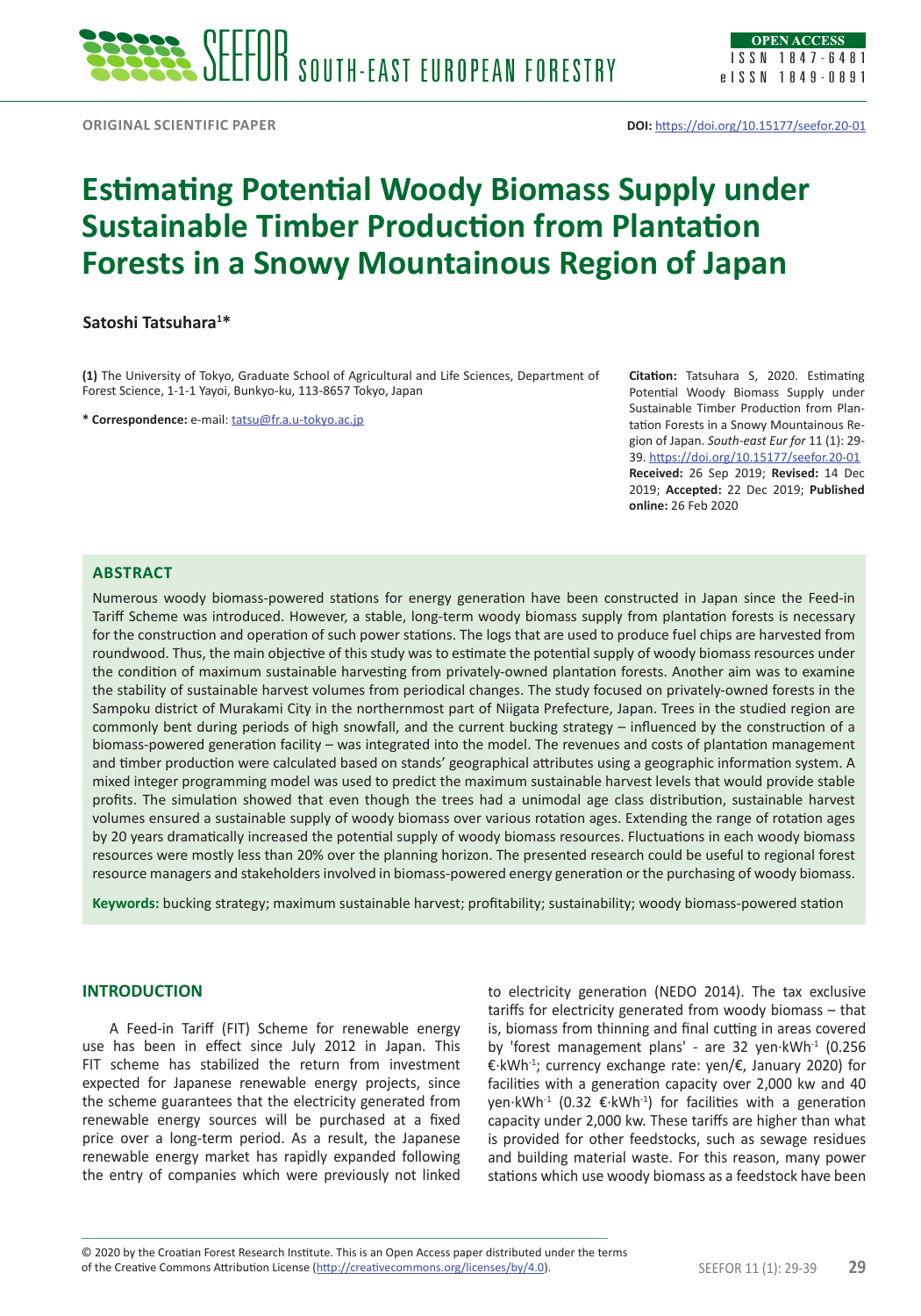constructed after the induction of the FIT Scheme, which has considerably burdened the supply of woody biomass (Ando 2013). Thus, a stable, long-term supply of woody biomass from plantation forests is necessary for the construction and operation of woody biomass-powered generation facilities.

In the northern part of Niigata Prefecture, Japan, the bucking strategy for felled trees with butts that have been bent by snow cover has changed after one biomass-powered generation facility started to purchase fuel wood chips. In the case of regular roundwood, the top part of felled trees used to become residue after bucking, while bent trees were cut to avoid the bent part of the tree. More specifically, the butt log used to be cut about 1 m above ground level to obtain the best possible log. In the current situation, which includes a buyer of fuel wood chips, small-diameter logs are cut from the top part of the felled tree. When bucking bent trees, a 2-meter-long butt log is cut from the regular stump height (this includes the bent part, which can be used to produce fuel wood chips). The logs that will be used to produce wood chips are harvested from roundwood because the profitability of plantation forest management in Japan is generally low and, as such, it makes sense from an economic perspective to utilize as much of a felled tree for value-added products as possible.

Researchers have previously attempted to estimate the potential supply of woody biomass by using geographic information system (GIS) data and forest growth models. Nord-Larsen and Talbot (2004) estimated economically feasible annual fuel wood resources in Denmark by applying a model that optimized allocation and transportation costs. Ranta (2005) applied a similar approach by creating a model that used availability comparisons between power generation facilities and resource allocation to estimate the technically and economically viable supplies of biomass from final cuttings in Finland. Yamaguchi et al. (2014) estimated the annual supply of timber and logging residues at a regional scale in Japan based on known cutting and extraction rates. In another Japanese study, Aruga et al. (2014) calculated the potential annual economic supply of forest biomass resources at a regional level under a rotation age of 60 years. Moreover, the potential supply of woody biomass was estimated by incorporating the long-term harvesting schedules of plantation forests. Aruga et al. (2006) investigated the potential of timber and logging residue volumes in a specific Japanese county by applying a random search technique to a model that included a harvesting cost constraint. In a Norwegian study, Rørstad et al. (2010) used linear programming that maximized profitability under non-declining harvest constraints to estimate the supply of harvest residues' supply at a regional scale. However, the sustainable supply of woody biomass, i.e. the supply that will remain stable over a long-term period, in Japan has not yet been clarified.

The presented research aimed to estimate the potential supply of woody biomass in a specific district under the condition of maximum sustainable harvest of timber from plantation forests, as well as to determine how changes in the rotation age would influence this supply. An additional objective was to clarify how resistant the supply is to changes by the ten-year planning period, since the district under study is located in a snowy mountainous region of Japan. Bucking was simulated based on the current strategy in the district under study. The focal district includes plantation forests with unimodal age class distributions. However, it is important to note that some of the plantation forests are not suitable for profitable timber production. Furthermore, sustainable harvest levels cannot be easily predicted based on the growing stock, and its growth, in the district. In this research, sustainable harvest was defined as the stable production and profits over a planning horizon. The geographical attributes of stands were used to calculate the revenues and costs that are relevant to decisions regarding final cutting age. The supply of biomass resources was then predicted for several scenarios based on maximum sustainable harvest levels.

# **MATERIALS AND METHODS**

## **Study Area**

The study focused on numerous small-scale, privatelyowned forests in the Sampoku district of Murakami City in the northernmost part of Niigata Prefecture, Japan (Figure 1). The district is one of the prefecture's most active forestry regions. The studied forests included 13,792 sugi (*Cryptomeria japonica* D. Don) stands covering at least 0.1 ha, representing an area of 8,701.5 ha. A clear majority (86%) of these sugi plantations are covered by the 'forest management plans' from 2015. The stands currently show a unimodal age class distribution, which is a common characteristic of Japanese plantation forests (Figure 2). Timber production in Sampoku district amounts to 15,000-20,000  $m^3$ ·year<sup>-1</sup>. The Northern Niigata Wood Processing Cooperative produces sawn and laminated wood from domestic medium-diameter logs, and has a log processing capacity of 24,000  $m^3$  year<sup>1</sup>. Niigata Prefecture Forest Owners' Co-operative Association mediates arranged transactions of logs - with agreed volumes at fixed prices between log producers and customers such as the Northern Niigata Wood Processing Cooperative, sawmills, plywood manufacturers, and suppliers of fuel wood chips to a woody biomass-powered facility in Niigata City with a generation capacity of 5,700 kW. The regeneration treatments and prescribed silvicultural regimes (hereinafter prescriptions) applied in the sugi plantations are summarized in Tables 1 and 2, respectively.

## **Data**

The presented research used forest GIS data provided by the Niigata prefectural government, while contour and elevation point data were provided by the Geospatial Information Authority of Japan (2012), and road data were digitized from 1:5,000 scale forest maps (Tatsuhara and Dobashi 2006). The research is also based on information from interviews with representatives of the forest owners' cooperative in Murakami City about the current status of forests and silvicultural operations in the study site. Information about the current subsidies provided in the prefecture was obtained from the Niigata prefectural government, while the relevant quality standards and prices for logs were obtained from the Niigata timber market and interviews with customers of sugi logs.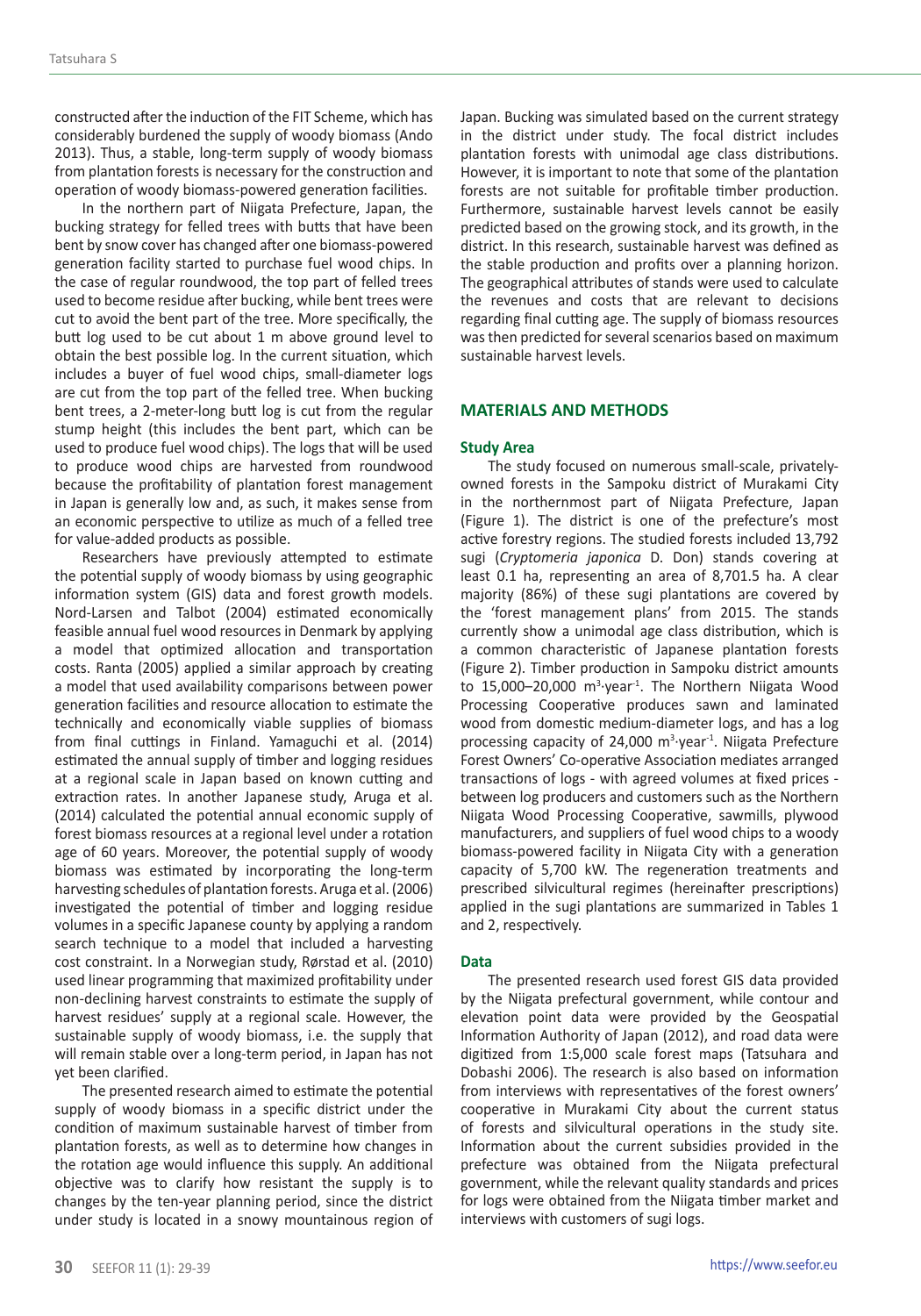

**Figure 1.** Study site. Black circle depicts the location of a woody biomass-powered station which purchases logs.



**Figure 2.** Age class distribution, in 10-year classes, of the studied stands at the beginning of the planning horizon.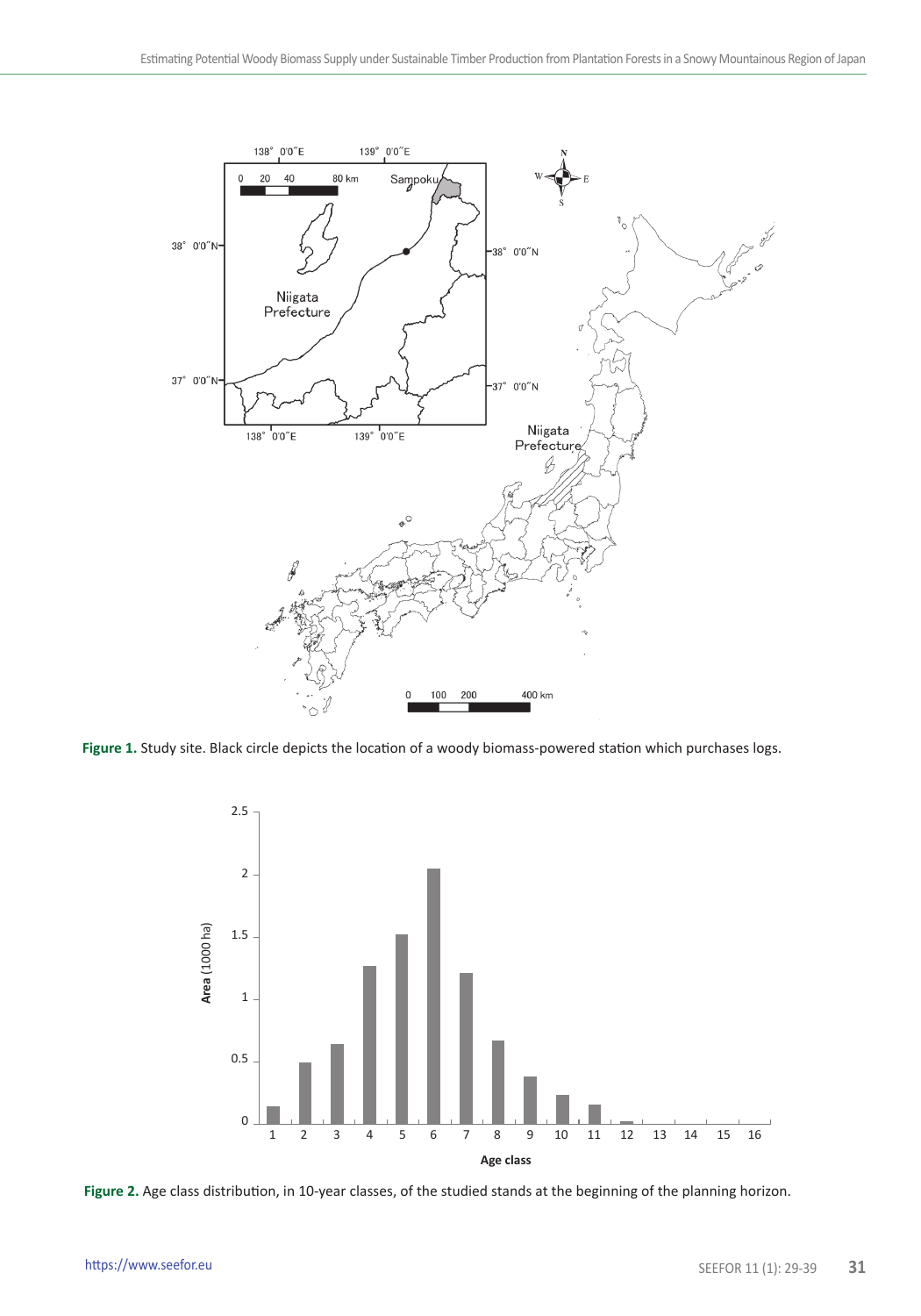### **Predicting Yield and Calculating Profit**

Yields and profits were calculated for stands under each prescription according to the methodology presented by Moriya and Tatsuhara (2014, 2017), as summarized below. ArcGIS 10.3 (Esri, Redlands, CA, USA) was used as the GIS software to obtain spatial information.

The average heights of dominant and codominant trees in each stand were calculated from stand age and site class entries in the forest inventory data according to height/age curves published by the Niigata Prefectural Government (1980). The yield from each stand, which took into consideration the applied prescription, was predicted using the stand density control diagram for sugi plantations along the Sea of Japan in the Tohoku and Hokuriku regions published by the Forestry Agency of Japan (1981). The height of trees in each diameter class was estimated using

**Table 1.** Regeneration treatments and the corresponding person-day (person-day·ha-1) requirements.

| <b>Stand age</b> | <b>Treatment</b>           | Site class  |             |  |
|------------------|----------------------------|-------------|-------------|--|
| (year)           |                            | $1$ and $2$ | $3$ and $4$ |  |
| $\mathbf{1}$     | Land preparation           | 26.68       | 26.68       |  |
|                  | Planting                   | 20.25       | 20.25       |  |
| $\overline{2}$   | Weeding                    | 8.85        | 8.85        |  |
| 3                | Weeding                    | 8.85        | 8.85        |  |
| $\overline{4}$   | Weeding                    | 8.85        | 8.85        |  |
| 5                | Weeding                    | 8.85        | 8.85        |  |
| 6                | Weeding                    | 8.85        | 8.85        |  |
| 7                | Weeding                    |             | 8.85        |  |
| 12               | Pre-commercial<br>thinning | 16.24       | 16.24       |  |
| 15               | Pre-commercial<br>thinning | 16.24       | 16.24       |  |
| 20               | Pre-commercial<br>thinning | 16.24       | 16.24       |  |

Person-days obtained from Toyama et al. (2009)

a previously presented height-diameter curve (Nagumo et al. 1981). The stem form of trees in each diameter class was estimated using the following formula, with the values of certain parameters based on the stand density control diagram:

 $y^2 = px^r$ (1)

 $y^2$ where p and r are parameters describing size and form, respectively (Prodan 1965). The simulations included a specific bucking strategy to predict the number and volume of logs that would be obtained from stands under each prescription. More specifically, the 2-meter-long butt log was cut from regular stump height. Then, as many four-meter large-diameter logs with a minimum top-end diameter of 30 cm as possible were cut from each harvested tree at 10 cm intervals. When no more large-diameter logs could be cut, the process was next repeated for fourmeter medium-diameter logs (minimum top-end diameter of 16 cm), and then for two-meter small-diameter logs (minimum top-end diameter of 6 cm). A third of the largeand medium-diameter logs were assumed to be of A-grade (with the remaining two-thirds of B-grade), while all of the small-diameter logs were treated as C-grade.

Eight prescriptions were applied in the simulations, more specifically, seven of the prescriptions were variants of clearcutting systems with rotation ages between 60 and 120 years, while one prescription represented a non-clearcutting system without any operations (Table 2). All of the thinning

**Table 2.** Assumed prescriptions, from Moriya and Tatsuhara (2017).

| Prescription No. | <b>Rotation age</b><br>(year) | <b>Thinning ages</b><br>(year) |
|------------------|-------------------------------|--------------------------------|
| 1                | 60<br>20, 40                  |                                |
| $\overline{2}$   | 70                            | 20, 40                         |
| 3                | 80                            | 20, 40, 70                     |
| 4                | 90                            | 20, 40, 70                     |
| 5                | 100                           | 20, 40, 70                     |
| 6                | 110                           | 20, 40, 70                     |
| 7                | 120                           | 20, 40, 70                     |
| 8                |                               | No operations                  |

|  | Table 3. Assumed bucking priority and log prices (currency exchange rate: yen/€, January 2020). |  |  |  |  |
|--|-------------------------------------------------------------------------------------------------|--|--|--|--|
|--|-------------------------------------------------------------------------------------------------|--|--|--|--|

| Order of priority | Log length<br>(m) | Top end diameter<br>(cm) | Grade                | Customer                                                    | Price                                                          |
|-------------------|-------------------|--------------------------|----------------------|-------------------------------------------------------------|----------------------------------------------------------------|
| (Butt log only)   | 2.0               |                          | C                    | Supplier of fuel wood chips to a<br>biomass-powered station | 4,572 yen $\cdot$ t <sup>-1</sup><br>$(36.576 \t∈ t-1)$        |
|                   |                   |                          | A                    | Niigata timber market                                       | 18,000 yen $\cdot$ m <sup>-3</sup><br>$(144 \in t^{-1})$       |
| $\overline{2}$    | 4.0               | $30+$                    | B                    | Plywood manufacturer                                        | 8,800 yen $\cdot$ m <sup>-3</sup><br>$(70.4€·t-1)$             |
| 3                 | 4.0               | A<br>$16 - 28$<br>B      |                      | Sawmill and laminated wood<br>manufacturing complex         | 10,500 yen $\cdot$ m $^{-3}$<br>$(84 \in t^{-1})$              |
|                   |                   |                          | Plywood manufacturer | 8,600 yen $\cdot$ m $^{-3}$<br>$(68.8€·t-1)$                |                                                                |
| 4                 | 2.0               | $6+$                     | C                    | Supplier of fuel wood chips to a<br>biomass-powered station | 4,572 yen $\cdot$ t <sup>-1*</sup><br>$(36.576 \text{ €}·t^1)$ |

\* Transportation cost is subtracted.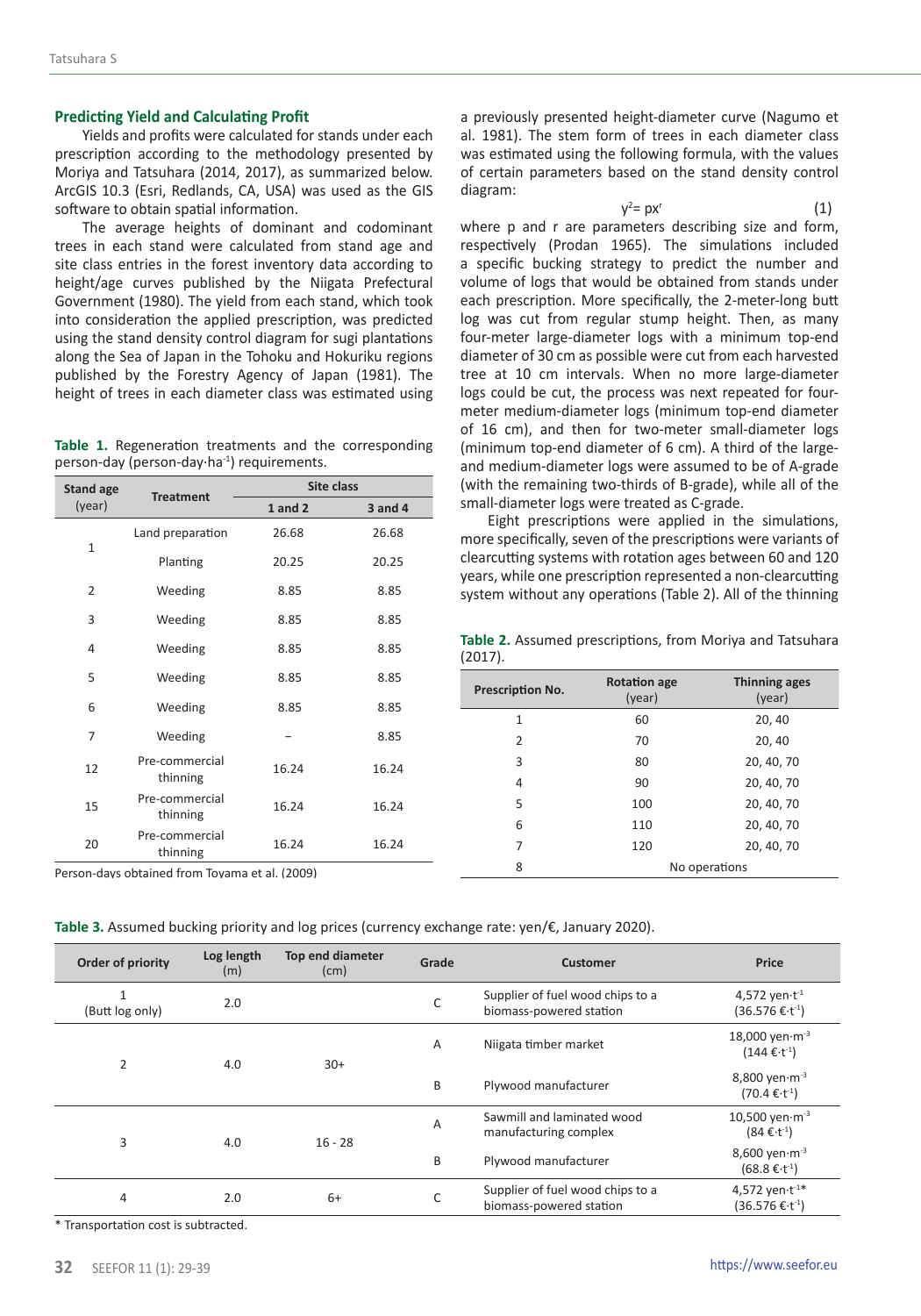prescriptions were assumed to be low thinning in which the thinning ratio was 40% in terms of stem numbers. The number and volume of logs of each length and top diameter class for stands under each prescription were predicted for both final cutting and thinning harvests.

The revenue from the sale of logs was estimated based on the predicted log production and log prices. Log prices were set at the median of the daily middle prices on the timber market and purchase prices of main customers (Table 3). Logs for fuel wood chips are traded at landings as well as at the power station. These prices were averaged and weighted for the current trading amounts, after considering transportation cost to the power station. The green wood density of sugi was set as  $0.81$  t $\cdot$ m<sup>-3</sup>, while the moisture content was 130%. Subsidies for regeneration treatments from Niigata prefectural government were considered when calculating profits.

The cost of managing the stands was estimated by summing the regeneration and logging (thinning and final cutting) costs. The estimations assumed that the logging system for both final cutting and commercial thinning includes felling and limbing with a chain saw, full tree cable yarding, and bucking with a chainsaw at landings on forest roads. In each simulation, the thinning operation was specified as either commercial or thinning-to-waste based on the potential profitability of commercial thinning, i.e. sales revenue minus the cost of commercial thinning plus the subsidy provided by the prefectural government for commercial thinning. The area, initial age, and site class of stands were obtained from the inventory data, while slope and distance to a road were calculated using GIS. Maximum and average yarding distances were also calculated in GIS by measuring the distance from each 10  $m \times 10$  m cell to the road, and then obtaining the maximum and average distances for cells in each stand. The regeneration cost was based on the person-days required for the treatment, which are listed in Toyama et al. (2009) according to stand slope and distance to road (Takahashi et al. 1996). The logging cost was estimated by summing the felling, bucking, yarding, and log transportation costs (Suzuki and Tatsuhara 2016).

The profit over a rotation period for stands under each prescription was calculated based on the corresponding revenue, subsidy and cost estimates. Only prescriptions with a rotation age that did not exceed the initial age and that yielded positive annual profit per ha were considered as possible prescriptions for individual stands. These prescriptions were treated as candidate prescriptions in which they could be assigned to the stand in harvest scheduling.

### **Predicting Production of Woody Biomass Resources**

Harvesting over the planning horizon was simulated according to four scenarios presented by Moriya and Tatsuhara (2014), namely:

- Scenario 1a, maximizing sustainable level of total harvest volume with a rotation age range of 6–10 age class or 60–100 years;
- Scenario 1b, maximizing sustainable level of total harvest volume with a rotation age range of 6–12 age class or 60–120 years;
- Scenario 2a, maximizing sustainable level of mediumdiameter log harvest volume with a rotation age range of 6–10 age class or 60–100 years;
- Scenario 2b, maximizing sustainable level of mediumdiameter log harvest volume with a rotation age range of 6–12 age class or 60–120 years.

The 'sustainable levels' indicate the middle of the maximum and minimum of periodic harvest volumes over a planning horizon. Scenarios 1a and 1b aimed for sustainable general timber production, whereas Scenarios 2a and 2b aimed for sustainable timber production based on the type of wood sold to the Northern Niigata Wood Processing Cooperative (medium-diameter logs). Scenarios 1a and 2a reflected the current rotation age range, while Scenarios 1b and 2b expanded the current rotation age range by 20 years.

The following harvest scheduling model was formulated using mixed integer programming (Greenberg 1971). Both the length of a planning period and width of an age class were set at 10 years, and the length of the planning horizon was set at 150 years (15 planning periods). The predicted volumes, revenues and profits could only fluctuate by up to ±10% over the 150-year planning horizon, which reflects the threshold for deviation applied by Nelson et al. (1991) and Suzuki et al. (2018) in previous simulations of harvesting and net revenue.

subject to

$$
\sum_{i=1}^{I} \sum_{j=1}^{J} v_{i,j,t} x_{i,j} \ge (1-r)V \quad \forall t \in \{1, \cdots, T\} \tag{3}
$$

 $Maximize z = V$  (2)

$$
\sum_{i=1}^{I} \sum_{j=1}^{J} v_{i,j,t} x_{i,j} \le (1+r) V \ \forall t \in \{1, \cdots, T\}
$$
 (4)

$$
\sum_{i=1}^{I} \sum_{j=1}^{J} p_{i,j,t} x_{i,j} \ge (1-r)P \quad \forall t \in \{1, \cdots, T\}
$$
 (5)

$$
\sum_{i=1}^{I} \sum_{j=1}^{J} p_{i,j,t} x_{i,j} \le (1+r)P \ \forall t \in \{1, \cdots, T\}
$$
 (6)

$$
\sum_{i=1}^{I} SO_i \le \sum_{i=1}^{I} \sum_{j=1}^{J} ST_{i,j} x_{i,j} \tag{7}
$$

$$
\sum_{j=1}^{j} x_{i,j} = 1 \quad \forall i \tag{8}
$$

$$
y_{i,j} \ge x_{i,j} \ \forall i,j \tag{9}
$$

$$
x_{i,j}, y_{i,j} \in \{0, 1\} \ \forall i, j \tag{10}
$$

where *z* is the objective function, V is the sustainable harvest volume level during the planning horizon, P is the profit level during the planning horizon, I is the number of stands (1,372), J is the number of alternative prescriptions (8), T is the number of planning periods (15),  $x_{i,j}$  is 1 when stand i is assigned to prescription j, and otherwise 0,  $v_{i,j}$  is the harvest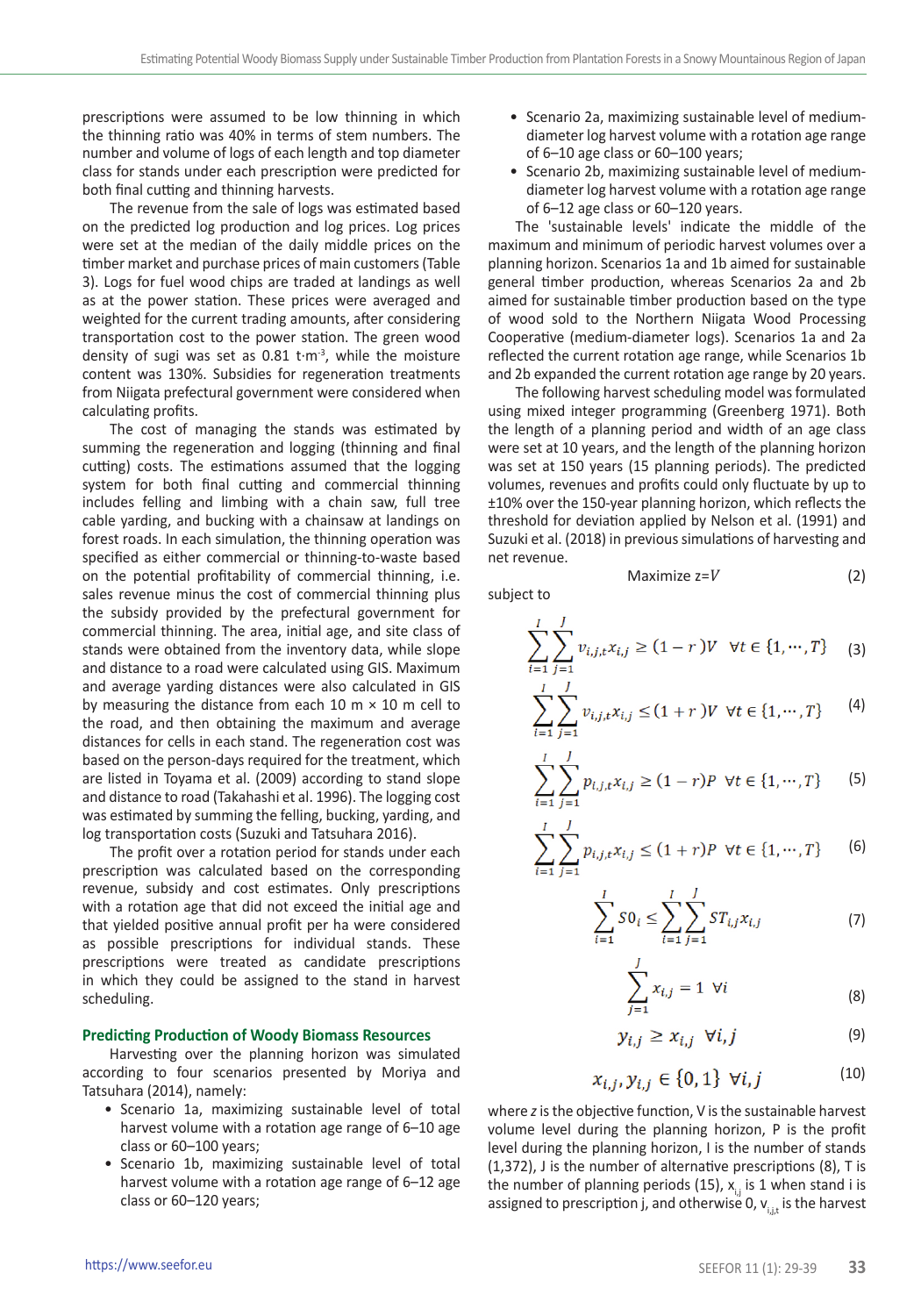volume in the t-th planning period when stand i is assigned to prescription j,  $p_{i,j}$  is the profit in the t-th planning period when stand i is assigned to prescription j,  $SO<sub>i</sub>$  is the stand volume of stand i at the beginning of the planning horizon, ST. is the stand volume of stand i at the end of the planning horizon when stand i is assigned to prescription j, r is the threshold for deviation in the periodic harvest volume and periodic profit (0.1),  $y_i$ , is 1 when prescription j is a candidate for stand i, and otherwise 0.

Equations  $(3)$ – $(4)$  and  $(5)$ – $(6)$  include even-flow constraints for harvesting and profit, respectively, while Equation (7) includes a non-declining constraint for growing stock. Equations (8), (9), and (10) include constraints for the assignment of a single prescription, possible prescriptions, and binary integers, respectively. The model was solved using IBM ILOG CPLEX Optimization Studio V12.5.1 (IBM, Armonk, NY, USA) on a personal computer. Approximate solutions were obtained by applying the branch-and-cut method with a relative gap tolerance of 0.5%.

The estimations found that 40% of the A-grade log volume comprised sawing residues. Total woody biomass resources encompassed sawing residues along with the harvested small-diameter logs and butt logs. The sustainability of woody biomass supply was tested by calculating fluctuations in small-diameter log volumes, butt log volumes, sawing residues, and total woody biomass resources as follows:

$$
f = (max - (max + min) / 2) / ((max + min) / 2)
$$
  
= (max - min) / (max + min) (11)

where f is fluctuation, max is the maximum value over the planning horizon, and min is the minimum value over the planning horizon.

## **RESULTS**

### **Harvest Levels**

Scenarios 1a and 1b produced total harvest levels of 245.8 thousand  $m^3$ -decade<sup>-1</sup> and 467.4 thousand m3 ·decade-1, respectively, whereas Scenarios 2a and 2b yielded medium-diameter log harvest levels of 32.3 thousand  $m^3$ -decade<sup>-1</sup> and 71.2 thousand  $m^3$ -decade<sup>-1</sup>, respectively. Both the levels of total harvest (Scenarios 1a and 1b) and the levels of medium-diameter log harvest (Scenarios 2a and 2b) volume increased approximately two-fold when the maximum rotation age grew by 20 years.



**Figure 3.** Proportions of the total area of stands assigned to each prescription.

The predicted harvest volumes of total logs and woody biomass resources also increased about two-fold when the maximum rotation age grew by 20 years. However, the growth in volume differed among the various classes of logs. For example, the volume of C-grade logs, especially small-diameter logs, increased less than the volume of total logs when the rotation age was extended by 20 years (Table 4).

#### **Proportions of Stands Assigned to the Prescriptions**

The two scenarios that included the current range of rotation ages (Scenarios 1a and 2a) showed clear similarities in the proportions of stands that were assigned to various prescriptions (Figure 3). In these scenarios, 70% of the total stands were assigned to Prescription 8 (no operations), while less than 4% of the total stands were assigned to Prescriptions 1 and 2 (rotation ages of 60 and 70, respectively). The other two scenarios – both of which included a 20-year extension of the range of rotation ages (Scenarios 1b and 2b) - also showed similarities in terms of the proportion of stands that were assigned to specific prescriptions. In these scenarios, 37% of the total stands were assigned to prescriptions with extended rotation ages (i.e., Prescriptions 6 and 7), while far less stands (less than half the proportion observed in the first two scenarios) were assigned to Prescription 8.

**Table 4.** Comparison of average annual total log harvest and woody biomass resources between scenarios including different ranges of rotation ages.

|             | Harvest of total logs<br>$(m^3 \cdot \text{year}^{-1})$ | Harvest of small-diameter logs<br>$(t\cdot \text{year}^{-1})$ | Harvest of butt logs<br>$(t\cdot \text{year}^{-1})$ | <b>Sawing residues</b><br>$(t\cdot \text{year}^1)$ |
|-------------|---------------------------------------------------------|---------------------------------------------------------------|-----------------------------------------------------|----------------------------------------------------|
| Scenario 1a | 22,989                                                  | 1,464                                                         | 2,686                                               | 1,930                                              |
| Scenario 1b | 47,783                                                  | 2,736                                                         | 5,463                                               | 4,067                                              |
| Ratio       | 2.08                                                    | 1.87                                                          | 2.03                                                | 2.11                                               |
| Scenario 2a | 22.921                                                  | 1,514                                                         | 2,751                                               | 1,907                                              |
| Scenario 2b | 53,552                                                  | 3,187                                                         | 6,229                                               | 4,528                                              |
| Ratio       | 2.34                                                    | 2.10                                                          | 2.26                                                | 2.37                                               |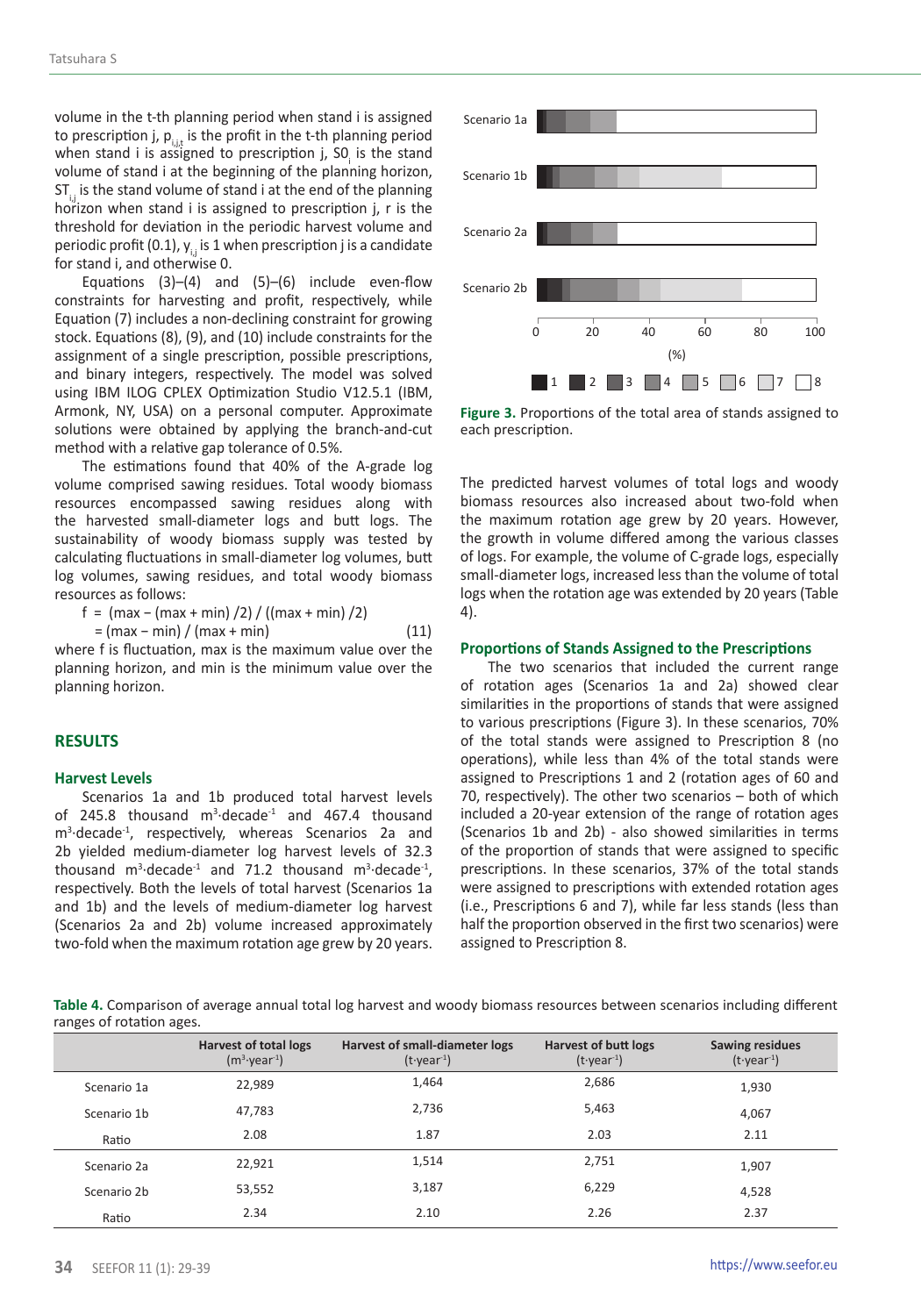## **Periodic Harvest and Production of Woody Biomass Resources**

There were little difference in the various studied harvest volumes (total volume, butt logs, and small-diameter logs) between the tested scenarios that applied the current range of rotation ages (Scenarios 1a and 2a) (Figure 4). In contrast, large differences arose when the tested scenarios included an extended range of rotation lengths (Scenarios 1b and 2b). Scenario 2b showed greater periodic harvested volumes (total volume, butt logs, and small-diameter logs) than Scenario 2a in all the time periods except planning period 1 (Figure 5). The proportion of woody biomass resources in



**Figure 4.** Changes in the periodic production of **(a)** total logs, **(b)** woody biomass resources, **(c)** small-diameter logs, **(d)** butt logs, and **(e)** sawing residues.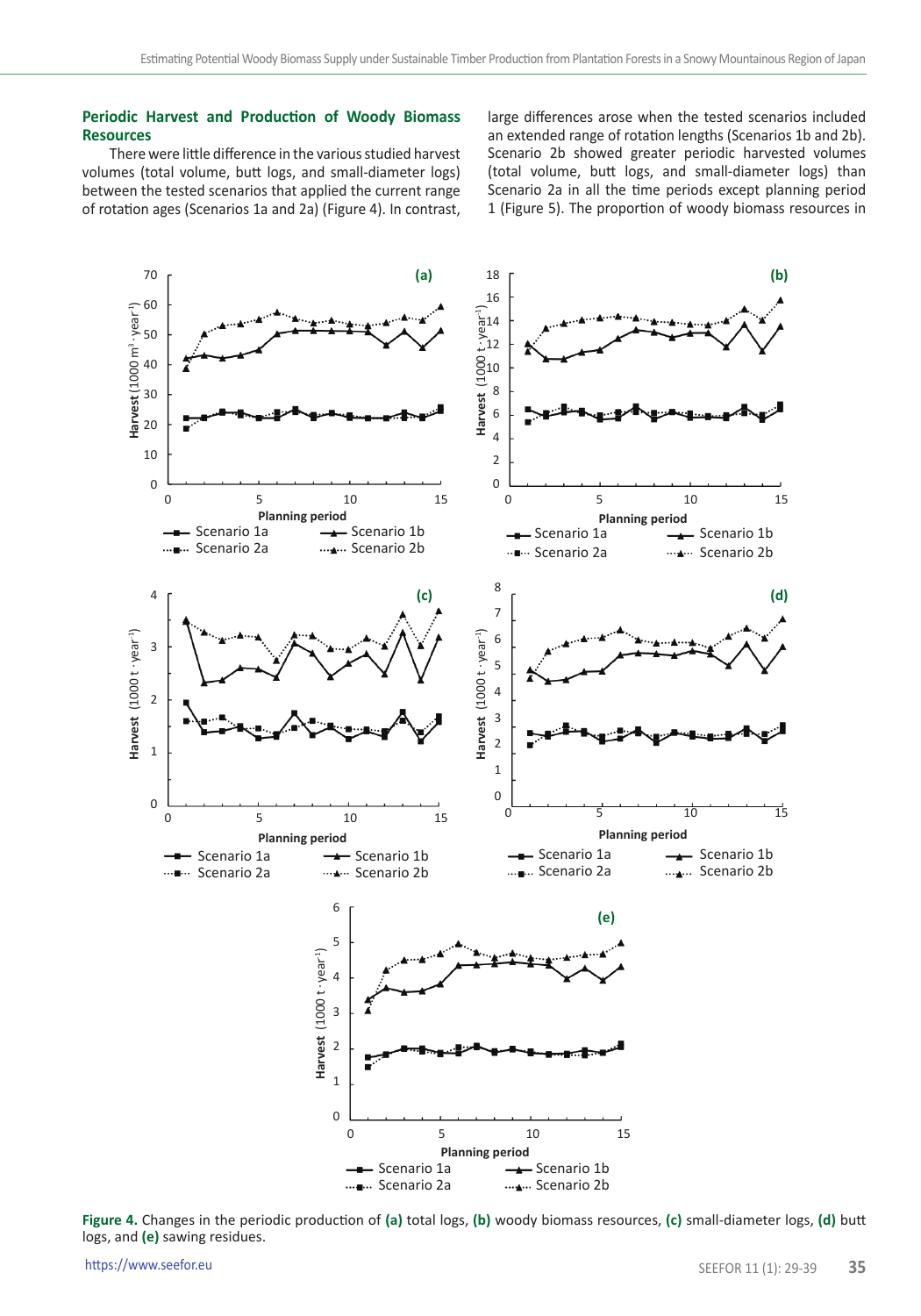| <b>Table 5.</b> Fluctuation of woody biomass resources over the planning horizon. |  |  |  |
|-----------------------------------------------------------------------------------|--|--|--|
|-----------------------------------------------------------------------------------|--|--|--|

| <b>Scenario</b> | <b>Harvest of</b><br>small-diameter logs | <b>Harvest of</b><br>butt logs | <b>Harvest of</b><br>C-grade logs | <b>Sawing</b><br>residues | <b>Total woody biomass</b><br>resources |
|-----------------|------------------------------------------|--------------------------------|-----------------------------------|---------------------------|-----------------------------------------|
| 1a              | 0.228                                    | 0.101                          | 0.122                             | 0.085                     | 0.094                                   |
| 1 <sub>b</sub>  | 0.203                                    | 0.129                          | 0.143                             | 0.136                     | 0.119                                   |
| 2a              | 0.112                                    | 0.138                          | 0.096                             | 0.180                     | 0.121                                   |
| 2 <sub>b</sub>  | 0.145                                    | 0.189                          | 0.128                             | 0.237                     | 0.160                                   |

**Table 6.** Fluctuation of woody biomass resources over the planning horizon (with planning period 1 eliminated).

| <b>Scenario</b> | <b>Harvest of</b><br>small-diameter logs | <b>Harvest of</b><br>butt logs | Harvest of<br>C-grade logs | <b>Sawing</b><br>residues | <b>Total woody biomass</b><br>resources |
|-----------------|------------------------------------------|--------------------------------|----------------------------|---------------------------|-----------------------------------------|
| 1a              | 0.184                                    | 0.101                          | 0.122                      | 0.060                     | 0.094                                   |
| 1 <sub>b</sub>  | 0.169                                    | 0.129                          | 0.143                      | 0.107                     | 0.119                                   |
| 2a              | 0.112                                    | 0.075                          | 0.075                      | 0.082                     | 0.075                                   |
| 2 <sub>b</sub>  | 0.145                                    | 0.094                          | 0.082                      | 0.083                     | 0.082                                   |

the total harvest volume was at its maximum during planning period 1 (35%–36%), after which it decreased to 30%–34%. The proportion of small-diameter logs in woody biomass resources varied between 19%–26% in the periods other than planning period 1, which showed a maximum proportion of 29%–30%. The proportion of butt logs in woody biomass resources varied between 42%–46%. The proportion of sawing residues in woody biomass resources was lowest in planning period 1 (27%–28%), while this proportion ranged from 29%–36% during the other periods.

Fluctuations in total woody biomass resources were mostly less than 20%, with the exception of the harvested volume of small-diameter logs in Scenarios 1a and 1b (Table 5). However, if planning period  $1 -$  which showed large fluctuation – is eliminated, all of the other observed fluctuations remained under 20%, with most under 15% (Table 6). Scenarios 1a and 2a showed less fluctuation than Scenarios 1b and 2b.

## **DISCUSSION**

This paper showed the harvest of woody biomass resources over 150 years in a snowy mountainous region in Japan under the constraint of sustainable timber production. The developed model, which included a deviation threshold of 10%, demonstrated that the harvested timber volumes fluctuated by 15% over the simulation period, which can be considered to represent a sustainable supply. Sacchelli et al. (2013) described forest energy supply chains using a model that included several parameters, and classified the biomass potential of the studied supply chains as either ecological, technical, economic, or sustainable. In this study, the maximal supply potential of woody biomass was estimated in the context of sustainability.

Aruga et al. (2014) only considered a rotation age of 60 years, which was used to calculate revenues and costs and then describe profitable stands. Kinoshita et al. (2010) earlier highlighted that extending the rotation age from

40 to 80 years could increase the biomass chip supply in Japan because it increases the profitability of plantation management. This study included a wide range of rotation ages, and certain scenarios extended the current maximal rotation age by a further 20 years. Expanding the range of rotation ages by 20 years dramatically increased the harvested volumes of various woody biomass resources, as well as the proportion of stands that would be harvested, and reduced the proportion of stands classified as Prescription 8. Stands were assigned to Prescription 8 when the profit over a rotation period was negative, or when the stand could not be harvested during the rotation period because of a constraint to stable harvests. The changes from a 20-year expansion can be explained by two reasons (Moriya and Tatsuhara 2014). First, a longer rotation age would lead to an increase in the harvested volume of large logs, which have an advantage in price when compared to smaller-diameter logs. Hence, an expansion of the rotation age would improve the profitability of plantations. The second reason – which is based on the unimodal age class distribution of trees (Figure 1) – is that some stands could not be harvested in order to stay within the 10% threshold for deviation between periods. An expansion in rotation age would decrease the proportion of such stands. The two reasons showed that revenues from harvest increased by expanding the range of rotation ages and ecological potential of woody biomass resources in the study site were much larger that the estimates in this study. The second reason showed that economical potential of woody biomass resources in the study site were also larger that the estimates in this study.

Extending the range of rotation ages also increased fluctuation in all of the tested types of woody biomass resources. The total harvested volume during each planning period was constrained to a 10% threshold for deviation by the harvest scheduling model. The variation observed for the harvested volumes of each grade and size of logs was higher than what was observed for the total harvested volume. Furthermore, changes in the objective functions did not noticeably affect the fluctuation of woody biomass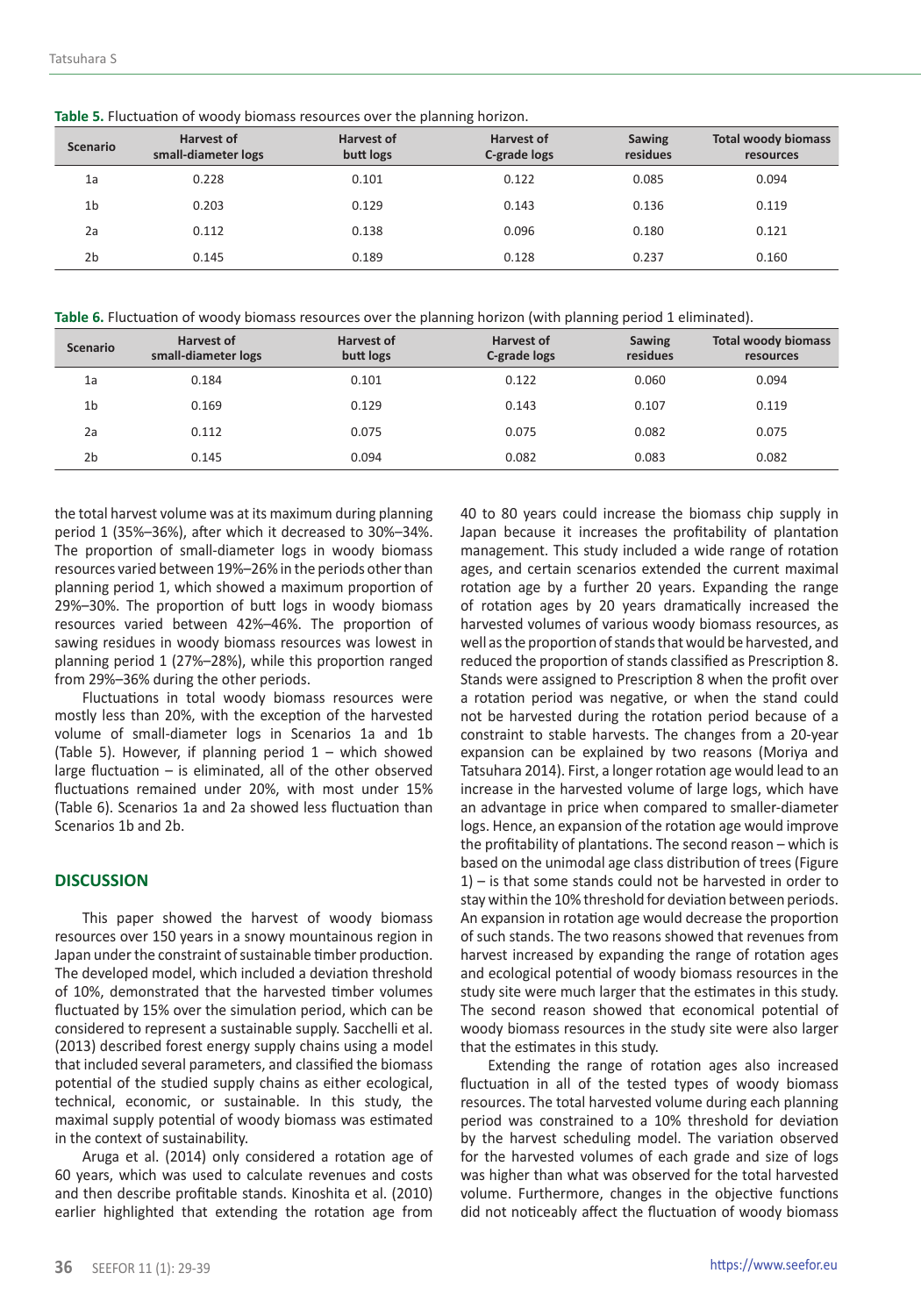

**Figure 5.** Changes in ratios of **(a)** periodic production of total woody biomass resources to periodic harvest of total logs, along with changes in the ratios of **(b)** periodic production of small-diameter logs, **(c)** periodic production of butt logs, **(d)** periodic production of sawing residues to periodic production of total woody biomass resources.

resources. However, Scenario 2b produced more woody biomass resources than Scenario 1b, with the exception of planning period 1, because of the increased harvesting of wood. This difference could be explained by an increase in the area of profitable stands in the current age class 6 (which represents the peak of the current age class distribution) after planning period 2. This dramatically increased the area of harvestable stands, and also explained the instability in production of woody biomass resources noticed in planning period 1.

The generation of electricity by woody biomasspowered stations in the snowy regions of Japan has led to changes in the bucking strategy and increased the merchantable volume ratio. In terms of volume, butt logs comprise two-thirds of C-grade logs. These logs were previously not utilized whenever the butt log was bent due to a tree being bent by snowfall, but can now be used to produce fuel wood chips. Even though the price of woody biomass fuel chips is low compared to the price of regular roundwood, and only provides small additional income, this fraction nevertheless plays an important role in making sugi plantation management profitable (Suzuki and Tatsuhara (2016). Butt logs and small-diameter logs are cut to produce fuel chips, while sawing residues can either be used to produce fuel chips for woody biomass-powered generation facilities and boilers that dry lumber inside large sawmills, or material for mushroom cultivation beds. The estimated potential sustainable supply of biomass indicated that the C-grade logs and part of the sawing residues would be used to generate electricity at biomass-powered stations.

Trømborg and Solberg (2010) showed that an increase in energy price will reduce the production of particleboard and pulp in Norway. The change in the bucking strategy at the study site (i.e., bent butt logs are cut to produce fuel chips) could be expected to reduce the supply of logs for sawn wood, laminated wood, and plywood. Regarding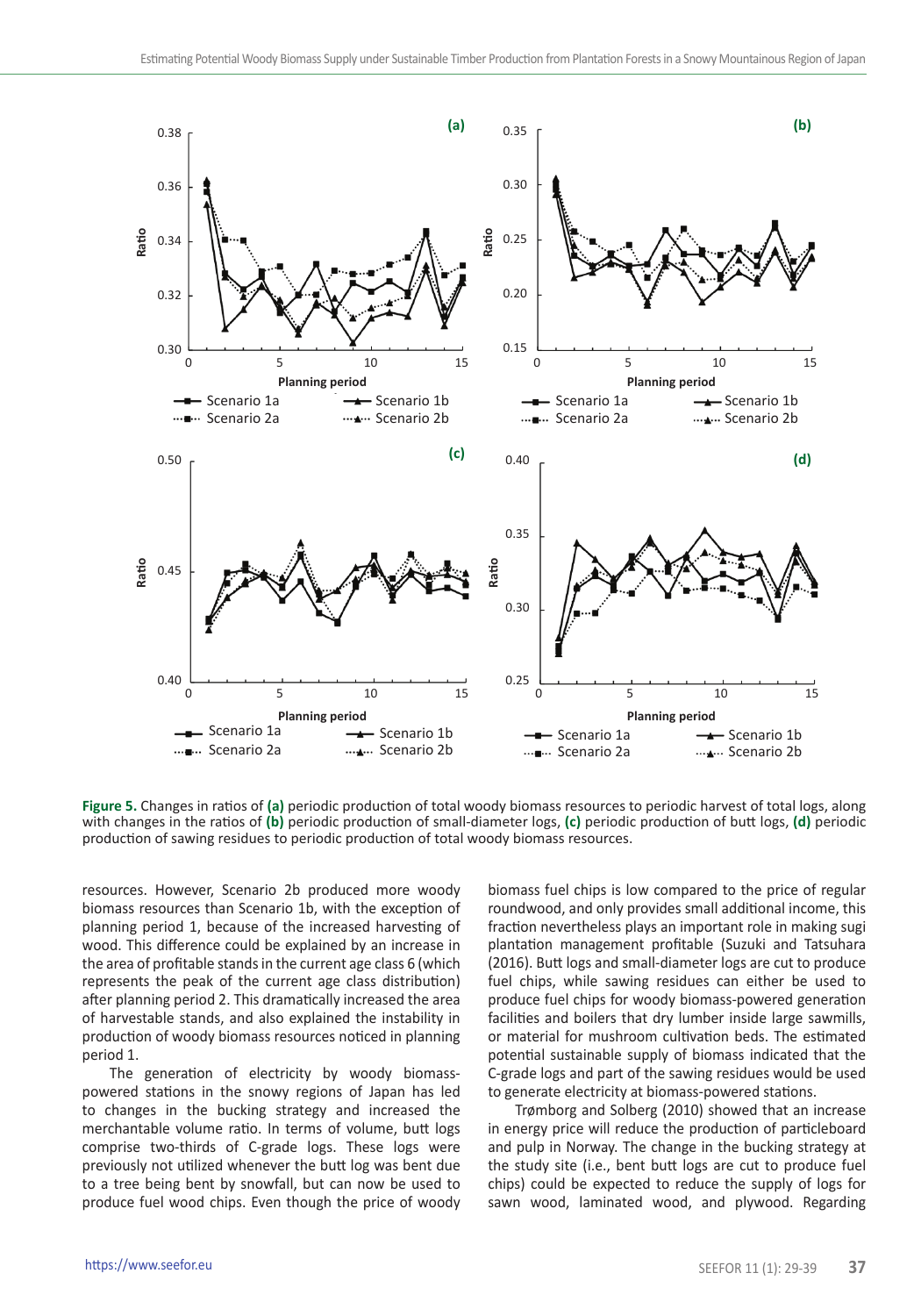sawing residues, fuel chips for woody biomass-powered stations compete with material for mushroom cultivation beds. Thus, this competition should be modelled based on real-world prices, or, as an alternative, future predictions of potential biomass supply should establish which proportion of sawing residues will be used to produce fuel chips for woody biomass-powered generation facilities.

## **CONCLUSIONS**

The presented model estimated the potential supply of woody biomass from plantation forests in a snowy district in Japan under a constraint of maximum sustainable harvest. The simulation showed that even though the age class distribution of trees was unimodal, the sustainable harvest of timber led to a sustainable supply of woody biomass over various rotation ages. Furthermore, extending the range of rotation ages by 20 years dramatically increased the potential supply of woody biomass resources. The methodology presented in this paper could be useful to individuals or organizations that are planning new woody biomass-powered facilities for energy generation and/or purchase biomass fuel chips. The presented research is also relevant to regional forest resource managers who mediate arranged transactions of logs between log producers and biomass purchasers. The potential supply estimated in this paper can be considered to represent the actual maximum supply for the study site because the value is based on maximum sustainable harvesting and assumes that all of the

sawing residues will be used to produce fuel chips, which may not hold in the actual market for sawing residues. Most of the plantation forests in the study site were covered by 'forest management plans'. Other estimates of the potential supply of fuel chips for biomass-powered generation facilities should take into account which stands are included in 'forest management plans', as this is a prerequisite for obtaining higher tariffs from the current FIT scheme.

#### **Funding**

This study was funded by the Japan Society for the Promotion of Science (JSPS) Grants-in-Aid for Scientific Research (C) grant no. JP15K07469.

#### **Acknowledgments**

I would like to thank Mr. Takuya Iketani for calculating harvest volumes and fluctuations in woody biomass resources presented in his graduation thesis, and Ms. Naomi Sawada for providing the results of an interview with the biomass-powered generation facility in Niigata City. I would further like to thank the Division of Erosion Control, Department of Agriculture, Forestry, and Fishery, Niigata Prefectural Government for providing GIS data related to the forest inventory, along with maps and information on subsidies for private forests and the Niigata timber market. Lastly, I am grateful for the help of Niigata Prefecture Forest Owners' Co-operative Association in providing timber price records.

#### **Conflicts of Interest**

The author declares no conflict of interest.

## **REFERENCES**

- Ando N, 2013. Trends in woody biomass power generation and correspondence to its problems. *Mon Rev Agric Forest Fish Financ* 66(10): 24-39. (in Japanese).
- Aruga K, Murakami A, Nakahata C, Yamaguchi R, Saito M, Yoshioka T, 2014. Estimating annual available amounts of forest biomass resources with total revenues and costs during the 60-year rotation in a mountainous region in Japan. *Croat J For Eng* 35(2): 125-128.
- Aruga K, Yoshioka T, Sakurai R, 2006. Long-term feasibility of timber and forest biomass resources at an intermediate and mountainous area - balance of harvesting volumes using random search. *J Jpn For Eng Soc* 21(1): 49-59. [https://doi.](https://doi.org/10.18945/jjfes.KJ00007485443) [org/10.18945/jjfes.KJ00007485443.](https://doi.org/10.18945/jjfes.KJ00007485443) (in Japanese with English summary).
- Forestry Agency of Japan, 1981. Stand Density Control Diagram for Sugi in the Sea of Japan Coastal Tohoku and Hokuriku Regions. Japan Forest Technology Association, Tokyo, Japan. (in Japanese).
- Geospatial Informatiom Authority of Japan, 2012. Download Service of Fundamental Geospatial Data. Available online: <http://fgd.gsi.go.jp/download/> (15 July 2012).
- Greenberg H, 1971. Integer Programming. Academic Press, New York, USA, 196 p.
- Kinoshita T, Ohki T, Yamagata Y, 2010. Woody biomass supply potential for thermal power plants in Japan. *Appl Energ* 87(9): 2923-2927.<https://doi.org/10.1016/j.apenergy.2009.08.025>.
- Moriya T, Tatsuhara S, 2014. Predicting of sustainable timber supply level considering stability of profits. *J Jpn For Soc* 96(2): 109-116. [https://doi.org/10.4005/jjfs.96.109.](https://doi.org/10.4005/jjfs.96.109) (in Japanese with English summary).
- Moriya T, Tatsuhara S, 2017. Effects of harvest restraint periods and fluctuation tolerances of profits and harvests on sustainable timber supply levels from private forests in a district. *Forest Sci Technol* 13(1): 17-24. [https://doi.org/10.10](https://doi.org/10.1080/21580103.2016.1274274) [80/21580103.2016.1274274](https://doi.org/10.1080/21580103.2016.1274274).
- Nagumo H, Shiraishi N, Tanaka M, 1981. Computer programming for the construction of a sugi local yield-table - program TUSYCS. In: Nishizawa M (ed) Proceedings of Forest Resource Inventory, Growth Models, Management Planning and Remote Sensing, XVII IUFRO World Congress. Kyoto, Japan, pp 103-114.
- NEDO, 2014. Renewable Energy Technology White Paper. 2<sup>nd</sup> edn. Morikita Publishing, Tokyo, Japan, 672 p. (in Japanese).
- Nelson J, Brodie JD, Sessions J, 1991. Integrating short-term, area-based logging plans with long-term harvest schedules. *Forest Sci* 37(1): 101-122. [https://doi.org/10.1093/](https://doi.org/10.1093/forestscience/37.1.101) [forestscience/37.1.101](https://doi.org/10.1093/forestscience/37.1.101).
- Niigata Prefectural Government, 1980. Yield Tables for Niigata Prefecture. Niigata Prefectural Government, Niigata, Japan, 172 p. (in Japanese).
- Nord-Larsen T, Talbot B, 2004. Assessment of forest-fuel resources in Denmark: technical and economic availability. *Biomass Bioenerg* 27(2): 97-109. [https://doi.org/10.1016/j.](https://doi.org/10.1016/j.biombioe.2004.01.007) [biombioe.2004.01.007](https://doi.org/10.1016/j.biombioe.2004.01.007).